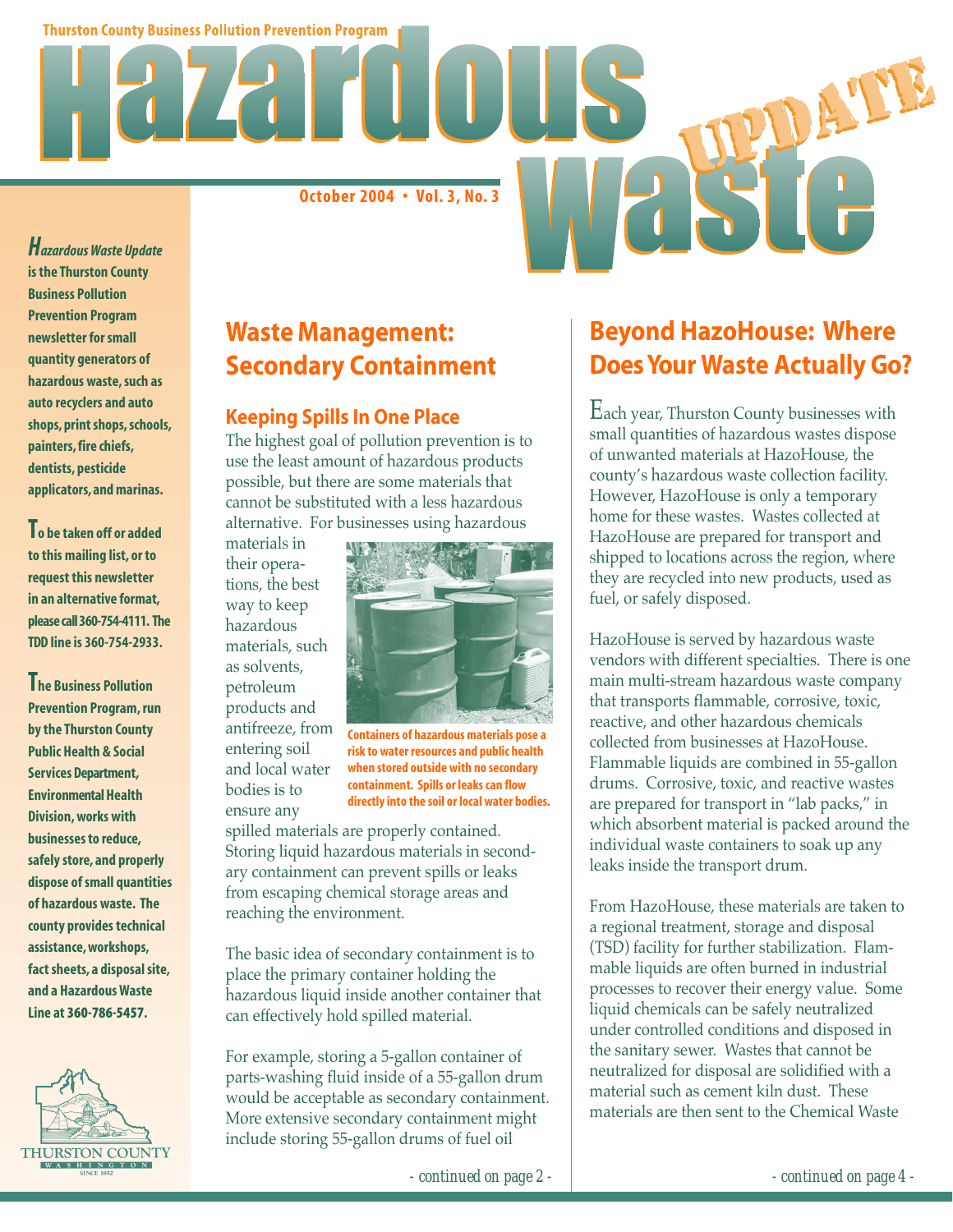#### *- continued from front -* **Waste Management**

inside a specially constructed, liquidtight concrete basin. All secondary containment must be appropriately sized, depending on the quantity and type of hazardous material to be stored.

## **Local Requirements**

The Thurston County Nonpoint Source Pollution Ordinance (Article V of the Sanitary Code) requires that hazardous wastes, including petroleum products, be stored in such a way that leaks and spills will not contaminate ground or surface water. Similarly, the Thurston County Critical Areas Ordinance, Chapter 17.15.520 C  $(2)$ , requires that businesses operating in aquifer

recharge areas store all hazardous materials inside appropriate secondary containment.

How can you be sure if your existing containment method is appropriate? Here are several secondary containment options to consider.

#### **Indoor Storage**

It is appropriate to store liquid hazardous materials indoors if the building or storage unit is capable of containing 100 percent of the material in the largest container or 10 percent of the total hazardous liquids stored, whichever is greater. When a container is ruptured, hazardous material must be prevented from being released to the environment. These storage areas should have liquid-tight floors without floor drains. The walls should be tightly sealed to the floor, and hazardous materials should be stored away from exterior doors.

#### **Covered Outdoor Containment**

Covered outdoor secondary containment will meet current requirements if 120 percent of the largest container stored, or 10 percent of the total volume stored, can be contained so that a spill will not enter the environment. Covered outdoor containment units with sides are more highly recommended.

#### **Uncovered Outdoor Containment**

Although uncovered outdoor secondary containment can be designed to meet local ordinance requirements, these storage areas are problematic

> because they tend to collect rainwater. With this comes the challenge of managing stormwater collected in the containment unit. If this stormwater became contaminated with petroleum products or another hazard-

ous material, it would need to be drained and handled as a hazardous waste. In all cases, these units need to be designed according to site-specific requirements. For further information, including resources for design specifications, call the Business Pollution Prevention Program.

UL-certified double-walled storage tanks are regarded as both primary and secondary containment, and therefore do not require additional containment.

## **Designing and Maintaining Your Containment**

Secondary containment devices can be as simple as a bucket or molded plastic container, or as innovative as a fabricated spill pan under existing equipment or storage containers. Regardless of how basic or complex the devices are, secondary containment must prevent liquid hazardous waste from reaching local soils and water bodies.

All secondary containment structures or containers must be chemically compatible with the materials held within them, including joints and seals for constructed containment areas. Secondary containment needs to be visually inspected on a regular basis to ensure that the container is physically capable of holding spilled materials.

Secondary containment must also be kept clean. Drip pans and absorbent pads are useful for keeping small spills and leaks from contaminating the containment device.

## **Protecting Local Water Supplies**

If a spill should occur, secondary containment is the first line of defense to prevent hazardous materials from entering local surface water or seeping into the ground, potentially contaminating drinking water. Preventative measures are well worth the expense when you consider that the cost for cleaning up contamination is often in the thousands of dollars, if not more.

Business owners with questions about secondary containment should call the Business Pollution Prevention Program Hazardous Waste Line at (360) 786- 5457 for free technical assistance. Hazardous waste specialists are available to visit local businesses to ensure that all hazardous materials are securely stored. ♦





**Madrona Autoworks designed and fabricated this spill pan to contain minor spills or leaks of oils, coolant and solvents stored inside their automotive repair business.**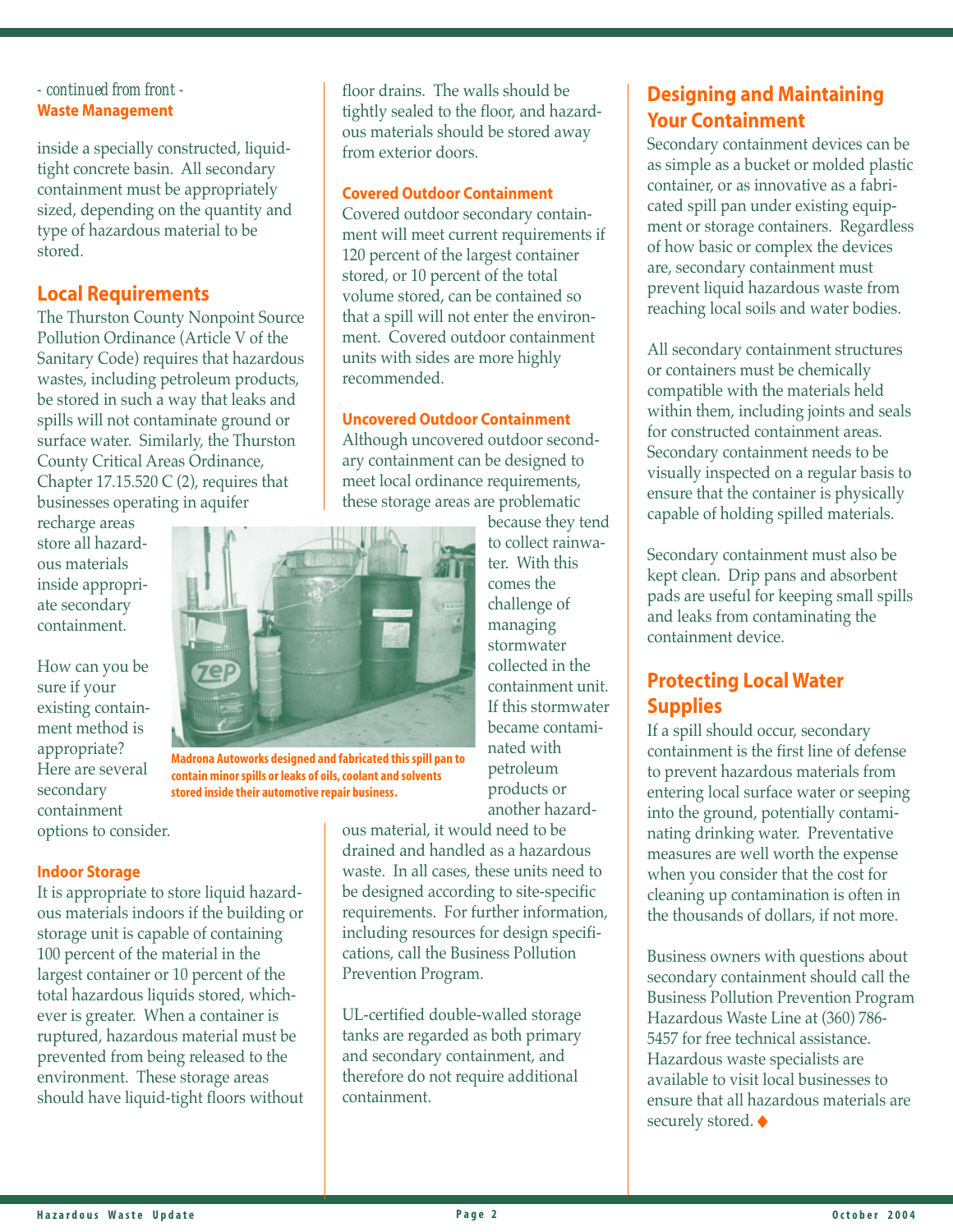# **Update from the Field: Photo Processors**

Waste fluids from photo processing equipment present a challenging waste management task. Users range from home-based photography businesses to businesses specializing in large-quantity photo development. Photographic fixer solutions contain silver, which is a toxic and persistent heavy metal. Since silver is also regulated as a hazardous waste, this waste fluid requires proper treatment or disposal and cannot be disposed into sewer or septic systems. To assist photo processors with these challenges and learn more about waste disposal options, the Thurston County Business Pollution Prevention Program conducted a technical assistance campaign for photo processors during the summer of 2003.

The county last formally visited this industry in 1993, and both processing technology and waste treatment options have changed significantly since that time. This campaign continues an effort to limit heavy metals from entering the local wastewater utilities and marine waters.

Pollution prevention specialists visited 24 photography businesses. During the visit, specialists observed storage of developer and fixer chemicals, treatment of the wastewater from the processing unit, and spill preparedness measures. Specialists were interested in the treatment process used to recover the silver from the fixer waste. Photo processing wastes can only be disposed into sanitary sewers if they are pretreated to remove the silver. Photographic wastes should never be discharged into a septic system.

Any business discharging untreated photographic fluids into the sanitary sewer or septic systems would be out of compliance with the Thurston County Nonpoint Source Pollution Ordinance.

At the conclusion of the initial visits, 19 of the 24 processing businesses were properly treating their photographic wastes and in compliance with the county ordinance. After follow-up visits were completed, all businesses were in compliance or pending compliance. Compared with the findings of the 1993 campaign, a greater percentage of businesses were handling their hazardous wastes properly in 2003.

Many businesses had previously implemented general pollution prevention best management practices. All businesses were found to have proper safety and personal protective equipment and adequate ventilation in processing areas. All businesses had properly labeled chemicals, and no

unknown chemical containers were found. To further improve safety and enhance pollution prevention, specialists made a total of 19 recommendations to improve pollution prevention, such as chemical handling training and maintaining MSDS

**Photographic waste fluid treatment systems, like this one with dual cartridges to filter out silver, need to be regularly serviced and properly maintained to effectively remove silver before fluids can be safely sent to the sanitary sewer.**

recovery system is functioning at the highest efficiency possible. Specialists also found that 16 of the 24 businesses were planning to expand their operations into digital photography, which produces no processing wastes.

This campaign also created new waste management options for smaller photo processing operations. Prior to the campaign, one local photo processor offered free silver waste treatment for small photo operations and amateur photographers. As a result of the campaign, an additional photo processor agreed to offer these services. Small processors who could not afford a treatment system for their limited waste stream, or who were connected to a septic system, benefited from these

> agreements. This work also sparked talks with the LOTT **Wastewater** Alliance about installing a public silver recovery system at the local wastewater treatment facility.

In general, this campaign found that the majority of photo processing

businesses were quite knowledgeable about health and safety requirements, as well as how to properly manage the resulting waste stream. Customer surveys indicated that business owners felt comfortable with their knowledge of photo processing waste management, and knew where to obtain additional information if necessary.

For more information about this pilot project, please contact Brad Zulewski, Thurston County Business Pollution Prevention Program, at 754-4111 ext. 6451. ◆

for processing chemicals. Of those 19 recommended practices, follow-up contact found that eight practices had been implemented.

County staff reached several conclusions based on their findings from site visits. Sixteen businesses were found to use silver-recovery units to remove silver from their waste. Of these, 13 businesses used an outside vendor to regularly service their recovery unit, eliminating the need to train employees about maintenance. Regular, professional maintenance also ensures the

Hazardous Waste Update **a construction of the Construction of P** age 3 **Construction of the Construction of the Construction of the P** age 3 **O** ctober 2004